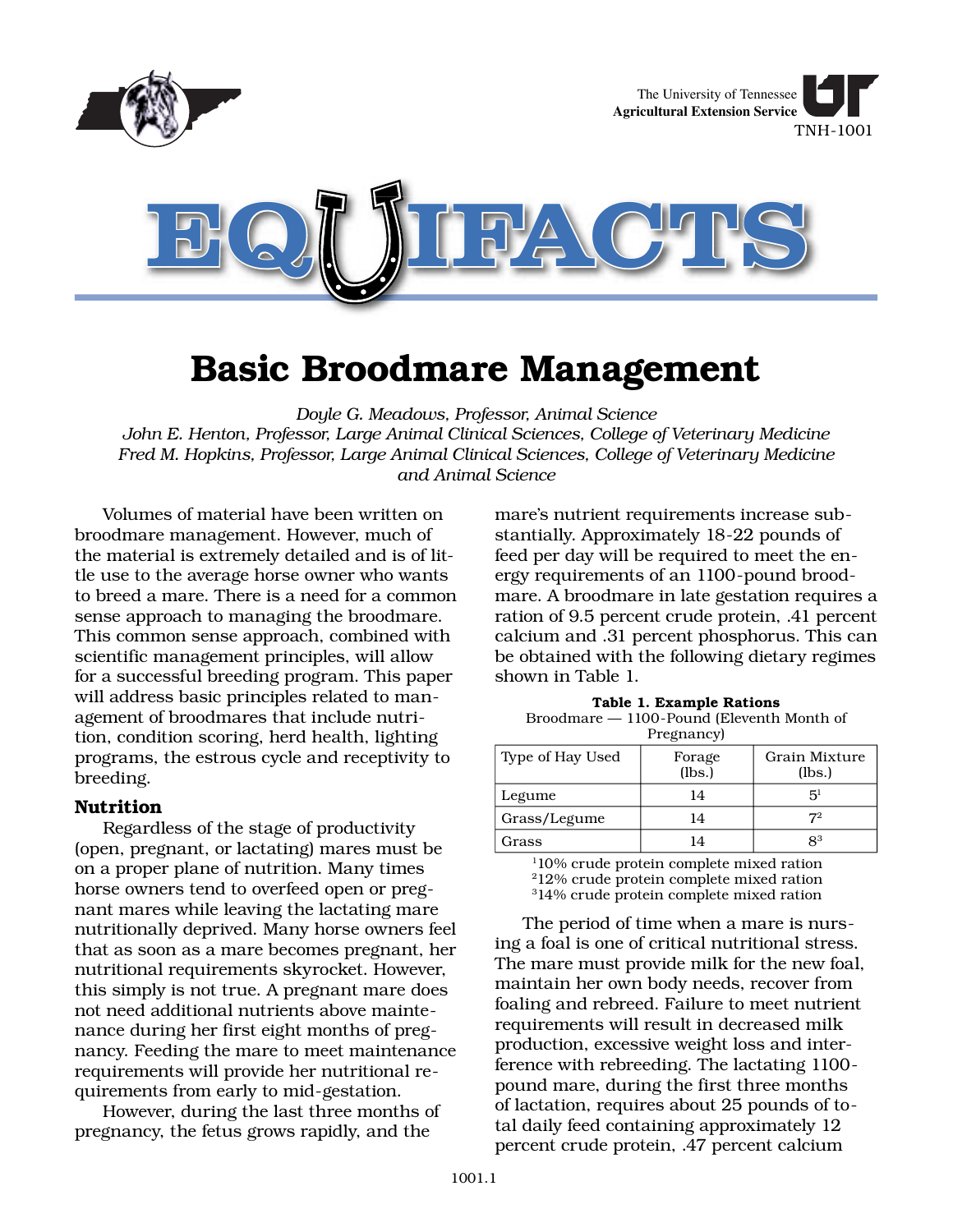and .30 percent phosphorus. This represents about a 40 percent increase in energy and 25 percent increase in protein over the pregnant mare in late gestation (eleventh month).

Requirements can be met with the example rations shown in Table 2. These rations are for an 1100-pound mare in the first three months of lactation.

| Type of Hay Used | Forage<br>(lbs.) | Grain Mixture<br>(lbs.) |
|------------------|------------------|-------------------------|
| Legume           | 14               | 101                     |
| Grass/Legume     | 14               | 112                     |
| Grass            | 14               | 123                     |

**Table 2. Daily Ration**

1 12% crude protein complete mixed feed 214% crude protein complete mixed feed 3 16% crude protein complete mixed feed

Vitamins and minerals are important to brood mare health and efficient reproduction.

Generally, however, it is not difficult to meet the mineral and vitamin needs of mares with commercially blended free-choice supplements. Following is a simple checklist to assure your mineral program is efficient:

- The mineral should be available at all times.
- Consumption should be monitored to assure mares are eating enough to meet their needs.
- Mineral should be located in a dry location with convenient access.
- Phosphorus should typically be at 8-10 percent in the supplement.
- Calcium should be about 1.5 to 2.0 times higher than phosphorus.
- Other minerals to look for on the label of a broodmare mineral supplement would be zinc, copper, iron, iodine, selenium, chromium, cobalt, manganese and sulfur.
- Vitamins typically included would be vitamins A, Vitamin E, Vitamin C, Vitamin D and B-complex (including biotin).
- Many times supplemental concentrates are fortified with minerals and vitamins, making it unnecessary to provide additional supplementation.

## **Body Condition Score**

One method used to evaluate the nutritional adequacy of a broodmare feeding program is the body condition scoring system (BCS). The most tested and universal scoring system for assessing body condition in horses was developed by Dr. D. R. Henneke of Texas A&M University in the early 1980s (Table 3). Since that time, nutritionists, breeding and farm managers, trainers of performance horses, veterinarians, those involved with evaluating animal welfare, and other equine professionals have utilized this scoring system.

This scoring system rates the body condition of horses on a scale of one to nine and provides descriptions, which are used to assess fat accumulation along the neck, withers, over the ribs, behind the shoulder, around the tailhead and the crease on the back. While the scoring system can be used on all horses, it was initially developed to determine the influence of body condition on the reproductive performance of mares.

Extensive research and field trials document that reproductive efficiency of mares is affected by body condition.

- Non-bred mares in a body condition of 4 or less will delay the time of their first ovulation. This delay can be three to four weeks as compared with mares in a body condition of 5 or greater, which is significant when breeding managers intend to settle open mares in the early part of the breeding season.
- Once cycling, mares in a condition score of 4 or less can be expected to require more cycles per conception. Research on one group of mares resulted in thin mares requiring an average of three cycles before settling as compared with one and one-half cycles per conception for similarly managed mares with condition scores of 5 or higher. More cycles per conception results in increased costs for the breeding manager and mare owner.
- Pregnancy rates are also affected by condition. Mares in body condition score of 4 or less have overall pregnancy rate reductions of as much as 20 percent when compared to mares in a 5 or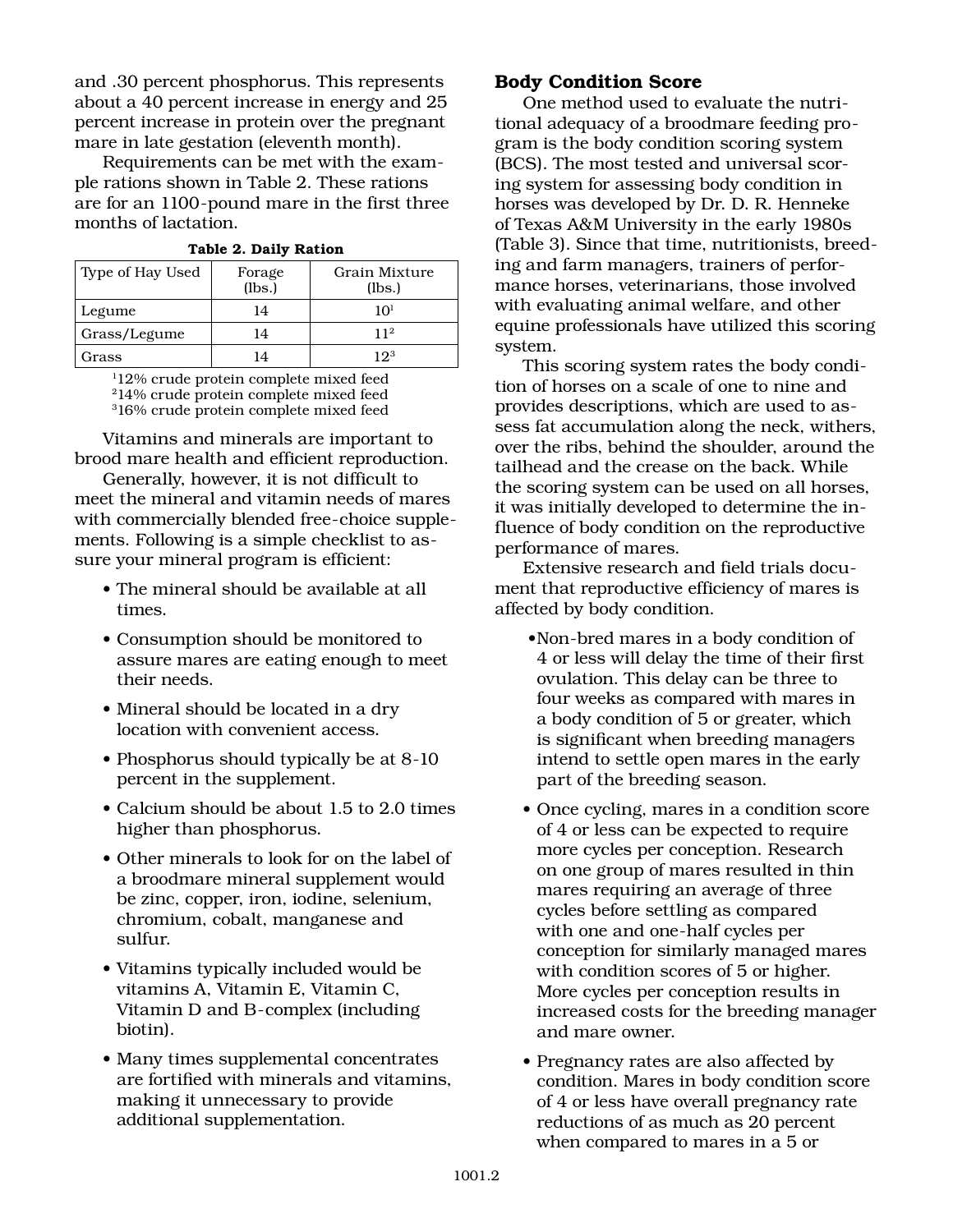greater body condition score. Moreover, early pregnancy losses are significantly greater in mares with body condition scores of 4 or less.

To summarize, mares in body conditions of four or less will be poor breeders and more susceptible to pregnancy losses than mares maintained at body condition scores of 6 or greater. Frequently, the onset of cold weather, changes in housing, transportation, foaling and lactation reduce body condition. As such, recommendations are for mares to enter the foaling and breeding season in body condition score of 6.

One concern expressed by owners is that mares with a body condition greater than 5 or 6 will have more trouble foaling. These concerns are unwarranted, as significant research has shown body conditions of 7 or greater have no affect on gestation length, length of the foaling process, size of foal or placenta or measures of foal viability.

#### **Table 3. Body Condition Scoring System for Horses**

1. **Poor.** Animal is extremely emaciated. Spinous processes (portion of the vertebra of the backbone which project upward), ribs, tailhead and bony protrusions of the pelvic girdle (hooks and pins) are prominent. Bone structure of withers, shoulders and neck are easily noticeable. No fatty tissues can be felt.

2. **Very Thin.** Animal is emaciated. Slight fat covering over base of the spinous processes. Transverse processes (portion of vertebrae which project outward) of lumbar (loin area) vertebrae feel rounded. Spinous processes, ribs, shoulders and neck structures are faintly discernible.

3. **Thin.** Fat is built up about halfway on spinous processes. Transverse processes cannot be felt. Slight fat cover over ribs. Spinous processes and ribs are easily discernible. Tailhead is prominent, but individual vertebrae cannot be visually identified. Hook bones (protrusion of pelvis girdle appearing in upper, forward part of the hip) appear rounded but are easily discernible. Pin bones (bony projections of pelvic girdle located toward rear, mid-section of the hip) are not distinguishable. Withers, shoulders and neck are accentuated.

4. **Moderately Thin.** Negative crease along back (spinous processes of vertebrae protrude slightly above surrounding tissue). Faint outline of ribs is discernible. Fat can be felt around tailhead (prominence depends on conformation). Hook bones are not discernible. Withers, shoulders and neck are not obviously thin.

5. **Moderate.** Back is level. Ribs cannot be visually distinguished but can be easily felt. Fat around tailhead begins to feel spongy. Withers appear rounded over spinous processes. Shoulders and neck blend smoothly into body.

6. **Moderate to Fleshy.** May have slight crease down back. Fat over ribs feels spongy. Fat around tailhead feels soft. Fat begins to be deposited along the sides of the withers, behind shoulders and along neck.

7. **Fleshy.** May have crease down back. Individual ribs can be felt, but with noticeable filling of fat between ribs. Fat around tailhead is soft. Fat is deposited along withers, behind shoulders and along neck.

8. **Fat.** Crease down back. Difficult to feel ribs. Fat around tailhead is very soft. Area along withers is filled with fat. Area behind shoulder is filled in flush with rest of the body. Noticeable thickening of neck. Fat is deposited along inner buttocks.

9. **Extremely Fat.** Obvious crease down back. Patchy fat appears over ribs. Bulging fat around tailhead, along withers, behind shoulders and along neck. Fat along inner buttocks may rub together. Flank is filled in flush with rest of the body.

# **Herd Health**

*Diseases.* Another essential management practice for broodmare management is the implementation of a herd health program. A health program can be tailor-made not only for each horse farm but also for each horse within the farm. The amount of contact that one horse has with other horses can greatly influence the need for appropriate disease control. Prevalence of a disease in a certain locality or an outbreak of a disease can affect vaccination programs from year to year. A local veterinarian can assist the horse owner in developing a comprehensive disease control program.

A basic vaccination schedule for broodmares is as follows:

- One month prior to foaling or prior to breeding Tetanus Toxoid Eastern and Western Equine Encephalomyelitis Influenza
- Additionally, the pregnant mare will need to be vaccinated against Rhinopneumonitis at the 5th, 7th and 9th month of pregnancy.

More information regarding disease control for horses is presented in TNH-4001 **Control of Infectious Diseases in Horses**,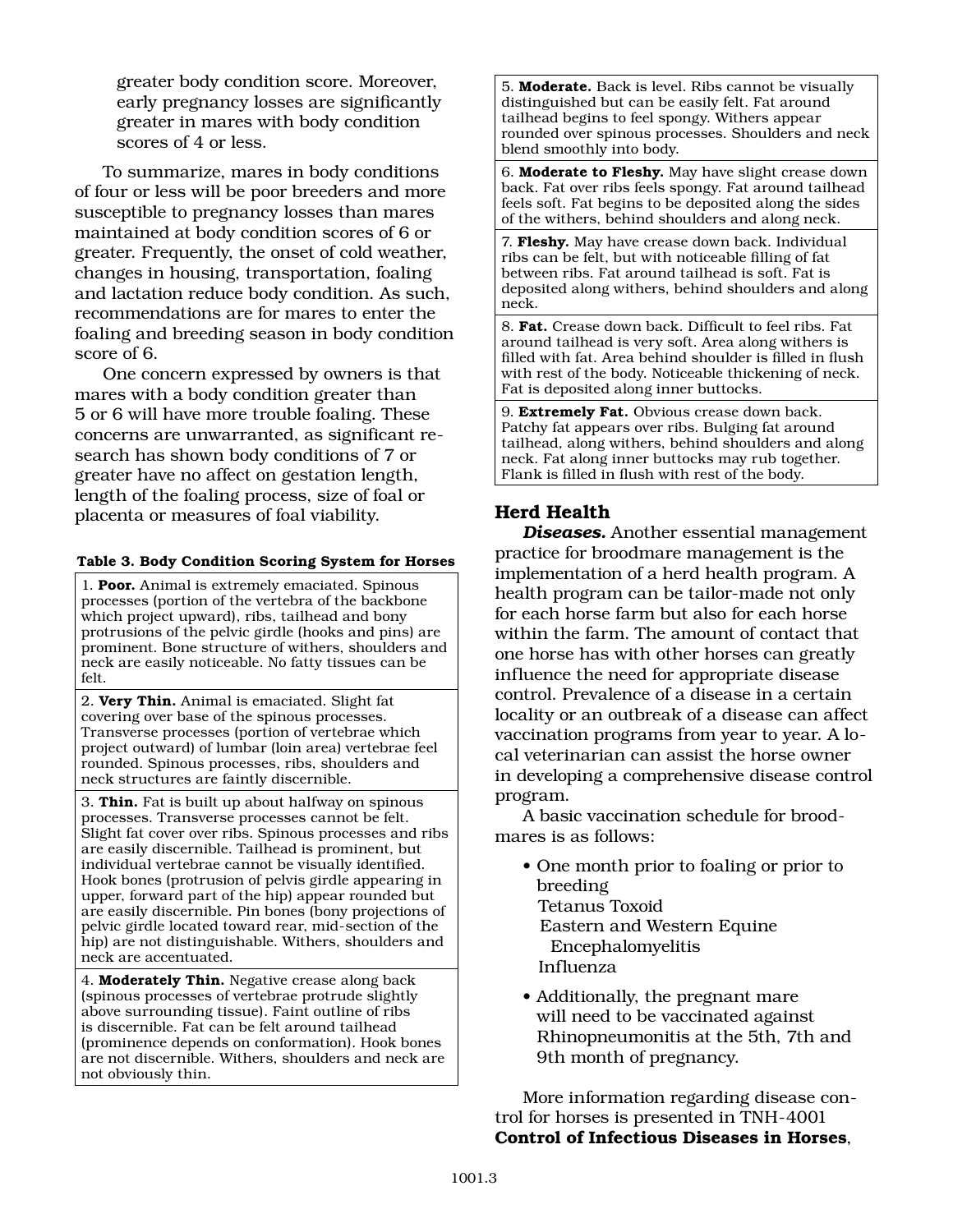an Agricultural Extension Service fact sheet available from your county Extension office.

*Internal Parasites.* A universal protocol to eliminate internal parasite infection in the horse does not exist. Each situation is different and is affected by many factors, including climate, season of the year, humidity, rainfall, age of the horse and concentration of horses on the land.

Management and medication are the primary methods that affect parasite concentration and influence productivity in the horse.

Any management consideration used to eliminate or reduce a certain phase of the parasite's life cycle can assist the horse owner in maintaining or improving efficiency. The key to a successful control program is the interruption of the parasite's life cycle. Pasture rotation, harrowing, regular manure removal, and "worm and move" programs can be of help in parasite control.

Many different commercial products are available to remove internal parasites from horses. These drugs are available in several different physical forms and are sold under various brand names. A chemical control program to reduce or eliminate internal parasites should be used in combination with a good management control program. Therefore, by utilizing proper management techniques and chemical control, the horse owner is able to reduce internal parasites for maximal health and subsequent performance of the broodmare. It is well documented that improved parasite control is a forerunner to reduced colic. Your veterinarians are the local authorities on internal parasite control for horses and can be contacted to help establish a tailormade program to fit each situation. Additional information is available in another Extension fact sheet entitled, TNH-4002 **Control of Internal Parasites of the Horse**, Agricultural Extension Service, University of Tennessee.

#### **Lighting Program**

A mare is referred to as seasonally polyestrus. That means mares will have heat cycles many times during a particular season. Mares typically begin to cycle in early spring and continue to cycle through the early summer months. It is well documented that cycling starts as a response to increased photoperiod (light). Therefore, by altering the amount of light the mare is exposed to

each day, horse owners are able to extend the length of breeding season. Extending the horse's perception of day length by extending the natural daylight with artificial sources is not a new management technique. It is a tool that both horse breeding farm managers and horse trainers have used for many years. Those involved with showing their horse will keep their horse's hair coats short by using extended lighting programs since hair coats are shorter during the long daylight times of year. Those involved with breeding will place open mares under lights to quicken the beginning of the breeding season.

Horses need at least 14.5 hours of total light to perceive long days. The tried and true program is to provide artificial light so the total light period (daylight and artificial) is 16 hours in length. Automatic timers that will turn on 30 minutes before sundown and stay on for five to six hours to achieve the 16 hours of total light and eight hours of dark are recommended. If sunrise is at 7:00 a.m., lights need to go off at 11:00 p.m. The light source can be incandescent, florescent or halogen. The intensity of light at the level of the mares head should be two to 10 foot candles using a light meter.

It takes a while for the lighting effect to work. Once started, it will be 60 to 90 days before mares cycle normally. It will take about 30 to 45 days for mares to make the transition and an additional 20 to 30 days to go through a heat cycle. Beginning a lighting program in late November or early December should allow for late February breeding. Mares will most likely show behavioral signs of heat before this time, even though they do not actually go through an ovulatory cycle. Early season cycles tend to be erratic. Therefore, the use of ultrasound and palpation increases the chance of determining if and when a mare has ovulated.

Routine is important, as lights need to come on everyday. Leaving the lights off for several days reduces the effect of a lighting program. Also, the mares need to stay under lights until they are bred or the natural daylight is lengthened with the changes of season. Therefore, do not stop the lighting programs too early in the breeding season. An added effect of a lighting program is that mares will start to shed hair, which may result in additional shelter needs.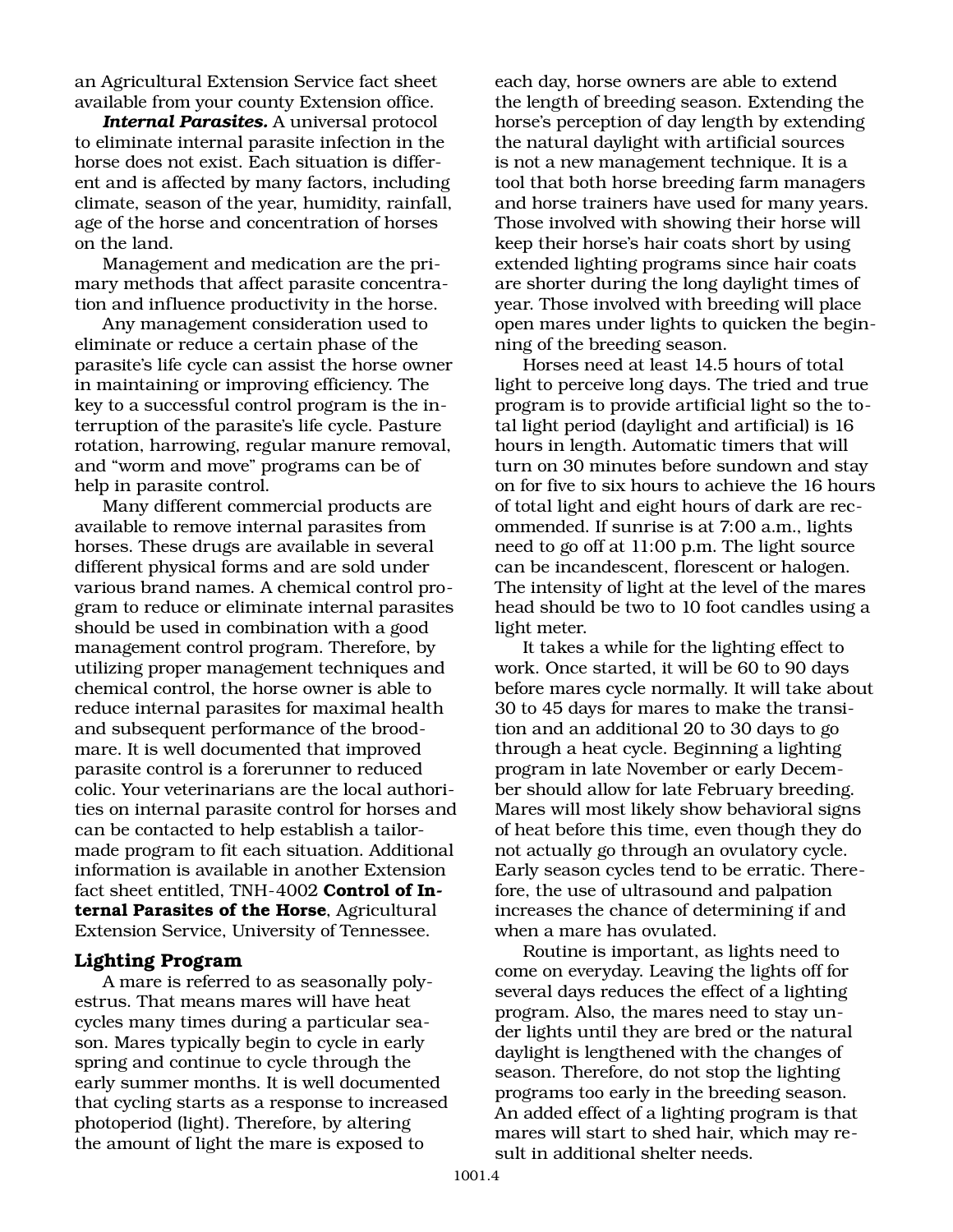It is very important to put the lights on an automatic timer. Do not depend on someone to turn the lights on and/or off at the correct time. The light program is used not only on open mares but also on pregnant mares and mares that have already foaled.

### **Estrous Cycle**

Obviously, becoming a successful horse breeder requires fully understanding the mare's estrous cycle (Figure 1).



Most reproductive physiologists define the complete cycle as the amount of time (days) from the first day of heat until the first day of the next heat period. In an ideal world, this would be a 21-day cycle. The estrus (heat) portion of the total cycle is the period of receptivity to the stallion. During this time, typically about five days, a follicle (egg) is rapidly developing in the ovary and will be released (ovulation) during the latter stages of estrus (mid- to late-estrus). Therefore, the time to breed in the estrus cycle is mid- to late-estrus.

The primary reason for the variability of the estrous cycle is season of the year. Estrous cycle patterns are classified according to seasonal variation. Diestrus is that portion of the estrous cycle in which the mare is not in heat. The anestrous period is the time of sexual rest and cessation of most ovarian activity. This is during the late fall and winter months although location (Maine or California) will affect the length of anestrous period.

#### **State of Receptivity**

After the horse owner has a working knowledge of the estrous cycle, it is then necessary to determine the stage of receptivity the mare is in relative to the total estrous cycle. This can be done by rectal palpation, ultrasound and the use of a teaser stallion. Most breeding farms use a combination of

these methods. Good records are a must in horse breeding, as they are necessary in managing mares so they will be bred in a timely manner. This objective is directly related to the ultimate success or failure of the business. The following heat intensity scoring system is used by several breeding operations.

Score of mare on Heat Intensity (1-5)

- 1. Rejection of stallion
- 2. Not receptive, but does not fight
- 3. Will accept stallion, but slow to tease
- 4. Accepts stallion willingly, increased vulva activity (winking), and urinates
- 5. Accepts stallion, even backs up to stallion; all items listed in 4 plus actual breaking down (squatting).

This system is very useful because it gives the horse breeder more precise information than can be gathered by simply observing whether or not the mare is showing signs of heat.

Depending on results of the teasing, a mare may or may not be palpated or examined by ultrasound. Mares can be teased by leading the stallion in front of stalls and paddocks or by placing the stallion in a small pen in the center of a paddock full of mares. In the latter situation, the mares will go over to the stallion, and the stallion manager can observe closely and make notes. Some mares, although they are in heat, will never challenge other mares for a place around the stallion's pen. This is due to their position in the dominance hierarchy of that group of mares.

#### **Summary**

Horse owners have begun to pay more attention to the horse breeding business. Many started with a pasture breeding program, advanced to hand mating and now in many instances are using artificial insemination and even embryo transfer. Horse owners realize that they do not have to accept poor conception and low foaling rates as a fact of life. Moreover, they are becoming more and more educated in the total field of equine science. Many universities have established horse curriculums to meet the demands of horse-oriented students.

Horse breeders have established controlled breeding programs. Using more sophisticated